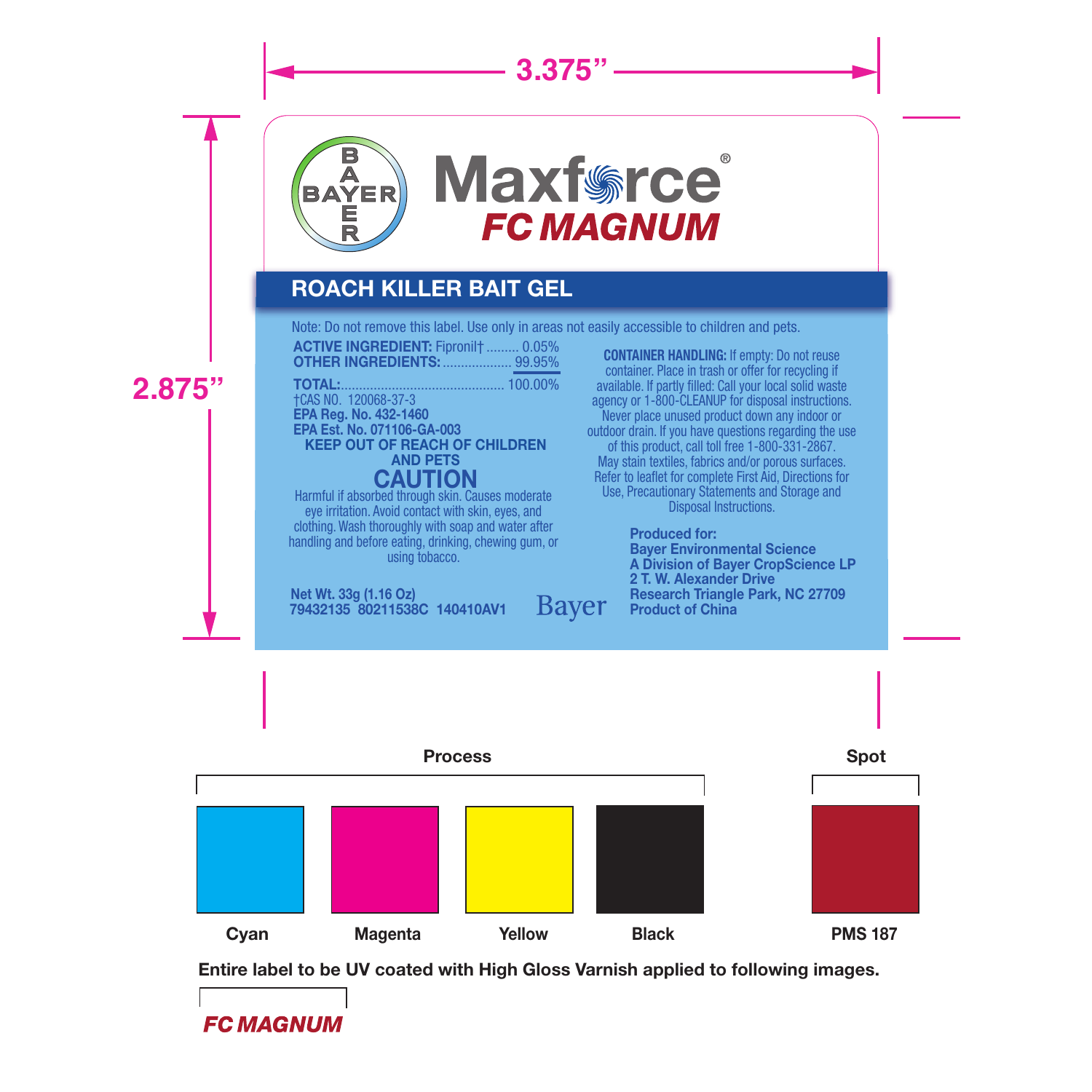

 $\circledast$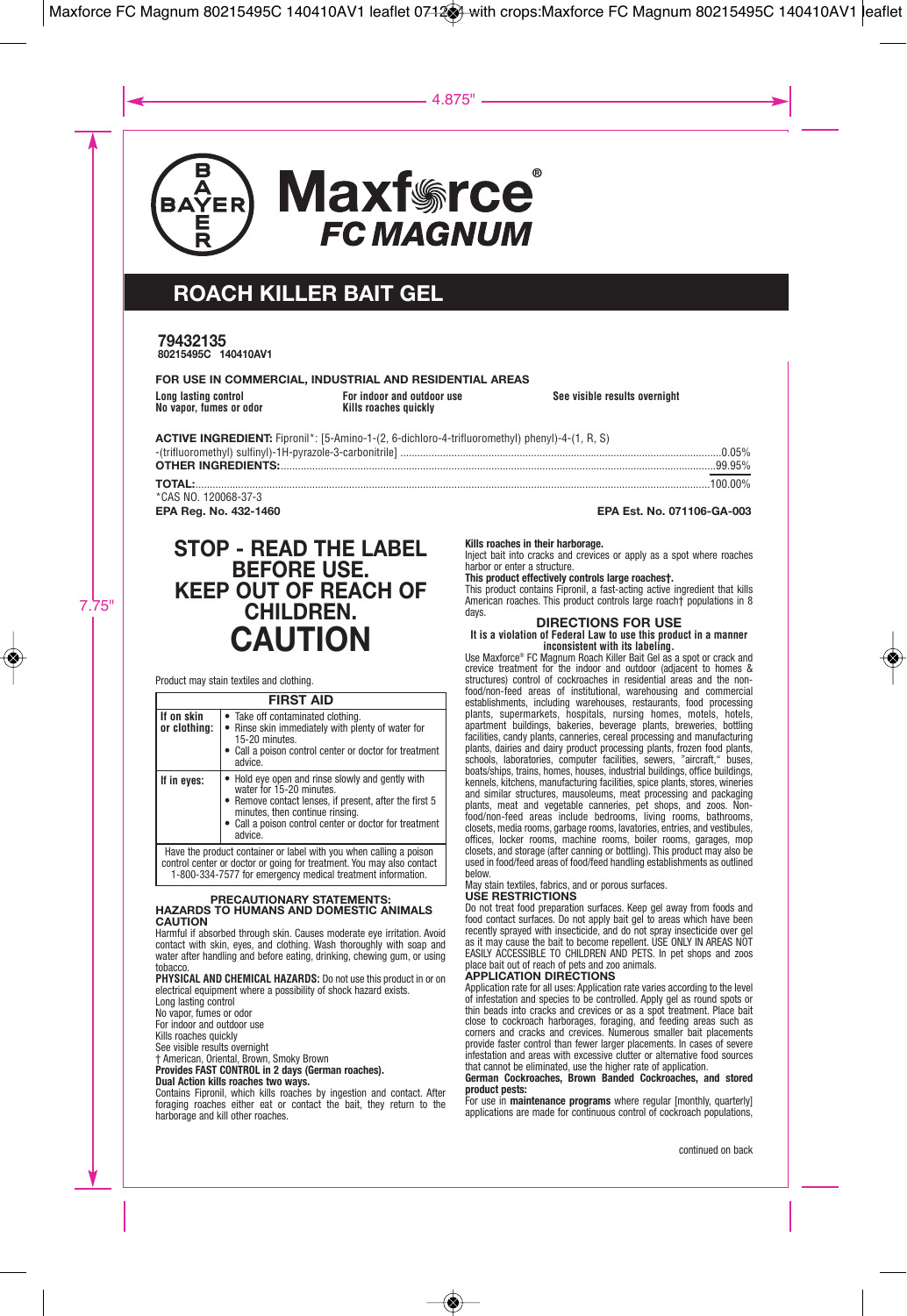#### $-4.875$ "

use 0.75 grams of bait per square yard. This rate will not provide fast control of existing infestations. For **light to moderate infestations** (or for retreatments), use up to 1.5

grams of bait per square yard. To **clean out severe or heavy infestations**, use up to 3.0 grams of bait

per square yard. **Large cockroaches such as American, Smokey-Brown or Oriental:** 1 to 2 grams of bait per square yard."

**Bait Quantity Reference Table**

| Approximate weight per spot<br>diameter   | Approximate weight per bead<br>lenath |
|-------------------------------------------|---------------------------------------|
| 0.1 $qm = \frac{1}{4}$ inch diameter spot | $1/3$ gram = 1.5 inch bead            |
| $1.0$ gm = Dime size spot                 | $2/3$ gram = 3.0 inch bead            |
| $1.5$ gm = Quarter size spot              | 1 1/3 gram $= 6$ inch bead            |

Place bait under baseboards, sinks, countertons, seats, around water pipes, water heaters, dishwasher equipment, in crack and crevices as well as voids where insects harbor.

**PANTRY PESTS:** To control exposed, adult stages of beetles: cadelle, cigarette beetle, confused flour beetle, dermestid, drugstore beetle, flat grain beetle, granary weevil, lesser grain borer, lesser mealworm, mealworm, merchant grain beetle, red flour beetle, rice weevil, rusty grain beetle, saw-toothed grain beetle, spider beetle, or warehouse beetle. After removing infested foodstuffs and cleaning up spilled foodstuffs and dust, applications of this product will kill adult stages of beetles remaining in area. Apply in voids, cracks and crevices, behind and under cupboards, and other difficult to reach areas where insects may hide. Application rate<br>is dependent on level of infestation

is dependent on level of infestation.<br>Applications in Food/Feed Handling Establishments: Application<br>within food/feed areas of food/feed handling establishments is<br>limited to crack and crevice treatment o exposed surface where food is handled, remove gel and wash<br>exposed surface with an effective cleaning compound followed by a<br>potable water rinse prior to use. Apply with Maxforce Bait Injector directly into cracks and crevices. Place applicator tip 1/2 inch into cracks, crevices, holes and other small openings where roaches may be a problem. Apply small amounts of gel.

7.75"

**Use Restrictions in Food/Feed Handling Establishments:** Do not apply bait to areas where food/feed, utensils, or processing surfaces may become contaminated. Do not apply bait to areas that are routinely washed such as cracks and crevices in tops of tables, food/feed preparation, and prepared food holding surfaces as bait may be removed by washing. Do not apply bait to surfaces where the temperature exceeds 130°F as bait may run. Examples include, but are not limited to, portions of stoves, ovens, grills, fume hoods, heat lamps, coffee urns, steam tables, toasters, fryers, dishwashers, and hot water pipes. Care should be taken to avoid depositing gel onto exposed surfaces. If gel contacts an exposed surface, remove gel and wash exposed surface. Food/feed areas include areas for receiving, storage, packing (canning,

bottling, wrapping, boxing), preparing edible waste storage, and enclosed processing systems (mills, dairies, edible oils, syrups). Serving areas are also considered a food/feed area when food is exposed and facility is in operation. Apply bait in small amounts between different elements of construction, between equipment and floors, openings leading into voids and hollow spaces in floors, walls, ceilings, equipment legs and bases around plumbing pipes, doors and windows, behind and under refrigerators, cabinets, sinks, closets, stoves, and other equipment where cockroaches hide. During follow-up visits inspect bait placements and reapply when necessary.

#### **Application of this product in food/feed areas of food/feed handling establishments other than as a crack and crevice treatment is not permitted.**

Gel placements should be at or near harborages or aggregation areas, such as corners or cracks and crevices. Numerous smaller placements will provide faster control than fewer larger spots, especially for German cockroach control.

**For outdoor use** (adjacent to home -or- structure): Place bait in areas adjacent to structures where [large] roaches may nest or breed. Apply bait to potential points of insect entry, such as eaves, sills, and expansion joints.

Apply bait in protected areas whenever possible. Environmental stresses such as direct sunlight and water will reduce the residual effectiveness. Priority treatment areas may be identified by visual inspection of such areas listed above or aided by trapping techniques or spot flushing. **Refillable stations:** Maxforce FC Magnum Roach Killer Bait Gel may be placed into refillable bait stations designed for interior or exterior use; when placing bait in stations do not exceed 1 gm (1/5 teaspoon) and do not exceed the capacity of the stations. Close the station securely after application. During follow up visits inspect placements and reapply as needed.

- **Directions for loading reservoirs and operation:**<br>1. With the teeth the drive rod facing up, pull the drive rod all the way<br>back. If the drive rod is initially hard to move, simply un-screw (turn counter-clockwise) the black portion of the applicator that holds the
- gel reservoir until the drive rod moves easily. 2. Attach a pre-filled reservoir of gel with a twist-locking motion. Remove the outlet cap and attach a dispensing tip. Break-tip Reservoir: Prior to use, break the snip-tip closed end of the gel reservoir at the scored line. After use, the reservoir may be resealed
- with the enclosed black outlet cap. The black outlet cap is reusable. 3. Turn the knob of the drive rod so that the teeth are facing down and move it slightly forward so that the trigger mechanism will engage. Squeeze the trigger until the drive plunger seats against the piston in the gel reservoir. Gently squeeze the trigger until the gel flows out.
- 4. If gel continues to flow after the trigger is released, simply un-screw the portion of the bait applicator that holds the reservoir to a point

where gel does not continue to flow after the trigger is released.<br>**Directions for changing reservoirs:** With the arrow on the drive rod<br>pointing up, pull the drive rod out as far as it will go. Remove the empty reservoir and follow instructions in the Storage and Disposal box. Reservoirs that still contain gel can be sealed with the end cap and outlet cap for future use. To attach a new reservoir follow the above directions. Pest population reduction will be apparent within 1 day for German roaches and 3-4 days for American roaches.

**STORAGE AND DISPOSAL**<br>Do not contaminate water, food or feed by storage or disposal.<br>**STORAGE:** Store in a cool, dry area out of reach of children.<br>**CONTAINER HANDLING:** if Empty: Do not reuse container. Place in trash or offer for recycling if available. If Partly Filled: Call your local<br>solid waste agency or 1-800-CLEANUP for disposal instructions. Never place unused product down any indoor or outdoor drain. If you have questions regarding the use of this product, please call 1-800-331-2867.

#### **IMPORTANT: READ BEFORE USE**

Read the entire Directions for Use, Conditions, Disclaimer of Warranties and Limitations of Liability before using this product. If terms are not acceptable, return the unopened product container at once. By using this product, user or buyer accepts the following Conditions, Disclaimer of Warranties and Limitations of Liability.

**CONDITIONS:** The directions for use of this product are believed to be adequate and must be followed carefully. However, it is impossible to

eliminate all risks associated with the use of this product. Crop injury, ineffectiveness or other unintended consequences may result because of such factors as weather conditions, presence of other materials, or the manner of use or application, all of which are beyond the control of Bayer CropScience LP. All such risks shall be assumed by the user or buye

**DISCLAIMER OF WARRANTIES:** TO THE EXTENT CONSISTENT WITH<br>APPLICABLE LAW, BAYER CROPSCIENCE LP MAKES NO OTHER<br>WARRANTIES, EXPRESS OR IMPLIED, OF MERCHANTABILITY OR OF<br>FITNESS FOR A PARTICULAR PURPOSE OR OTHERWISE, THAT EXT BEYOND THE STATEMENTS MADE ON THIS LABEL. No agent of Bayer CropScience LP is authorized to make any warranties beyond those contained herein or to modify the warranties contained herein. TO THE EXTENT CONSISTENT WITH APPLICABLE LAW, Bayer CropScience LP disclaims any liability whatsoever for special, incidental or consequential

damages, resulting from the use or handling of this product.<br>**LIMITATIONS OF LIABILITY:** TO THE EXTENT CONSISTENT WITH<br>APPLICABLE LAW, THE EXCLUSIVE REMEDY OF THE USER OR BUYER FOR ANY AND ALL LOSSES, INJURIES OR DAMAGES RESULTING FROM THE<br>USE OR HANDLING OF THIS PRODUCT, WHETHER IN CONTRACT,<br>WARRANTY, TORT, NEGLIGENCE, STRICT LIABILITY OR OTHERWISE,<br>SHALL NOT EXCEED THE PURCHASE PRICE PAID, OR AT BA CROPSCIENCE LP 'S ELECTION, THE REPLACEMENT OF PRODUCT.

Bayer (reg'd), the Bayer Cross (reg'd) and MAXFORCE® are registered trademarks of Bayer.

Produced for:<br>Bayer Environmental Science<br>A Division of Bayer CropScience LP<br>2 T. W. Alexander Drive<br>Research Triangle Park, NC 27709

◈

Bayer